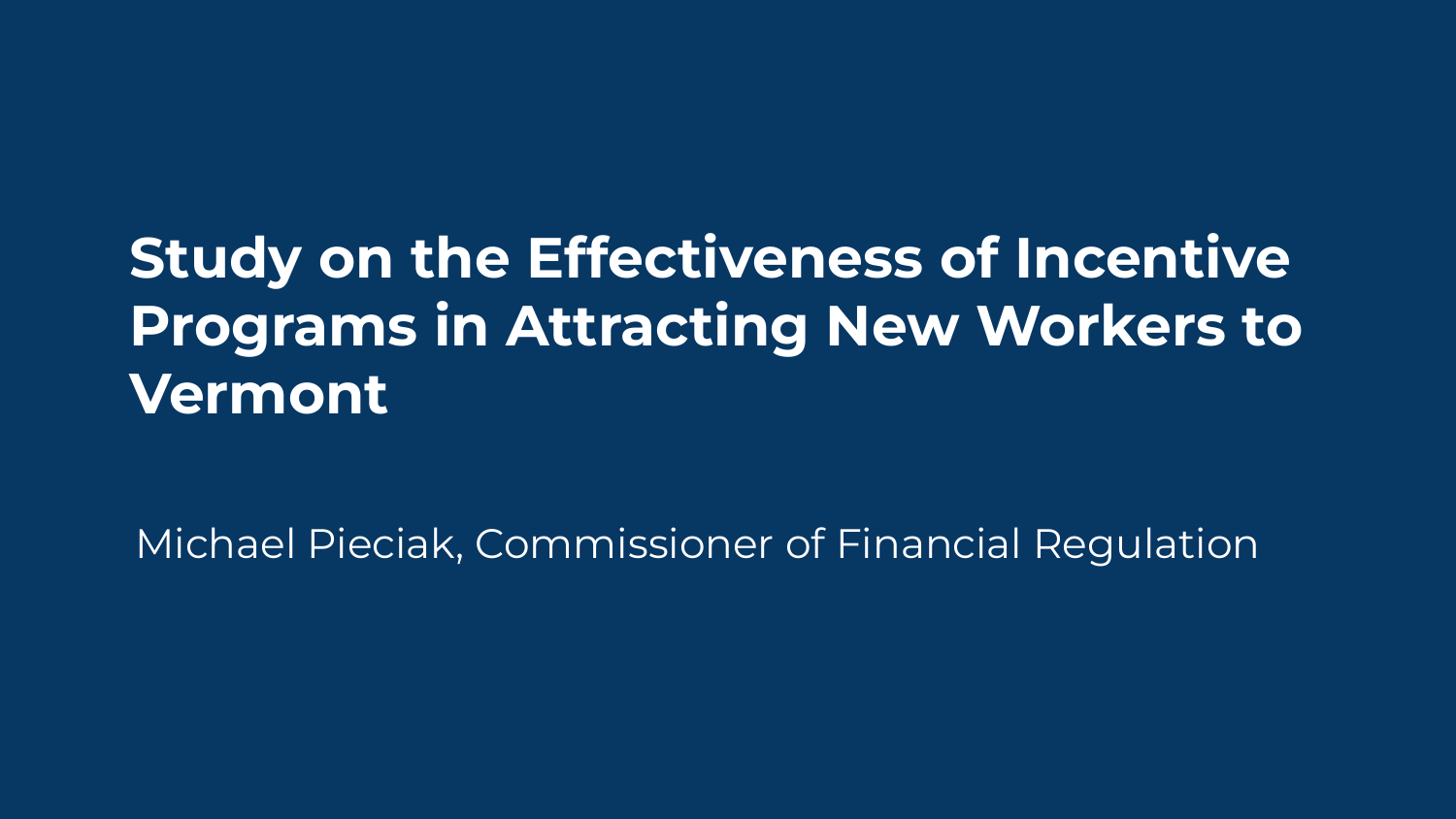#### **Worker Relocation Incentive Programs**

The programs are designed to attract new employees to grow the state workforce and support Vermont employers.

The programs are designed to help meet Vermont's demographic challenges.

COVID-19 has made a large portion of the national/regional workforce mobile.

This analysis was conducted in accordance with Act 51, which directs DFR to contract with an independent consultant to quantitatively and objectively study and report on these programs.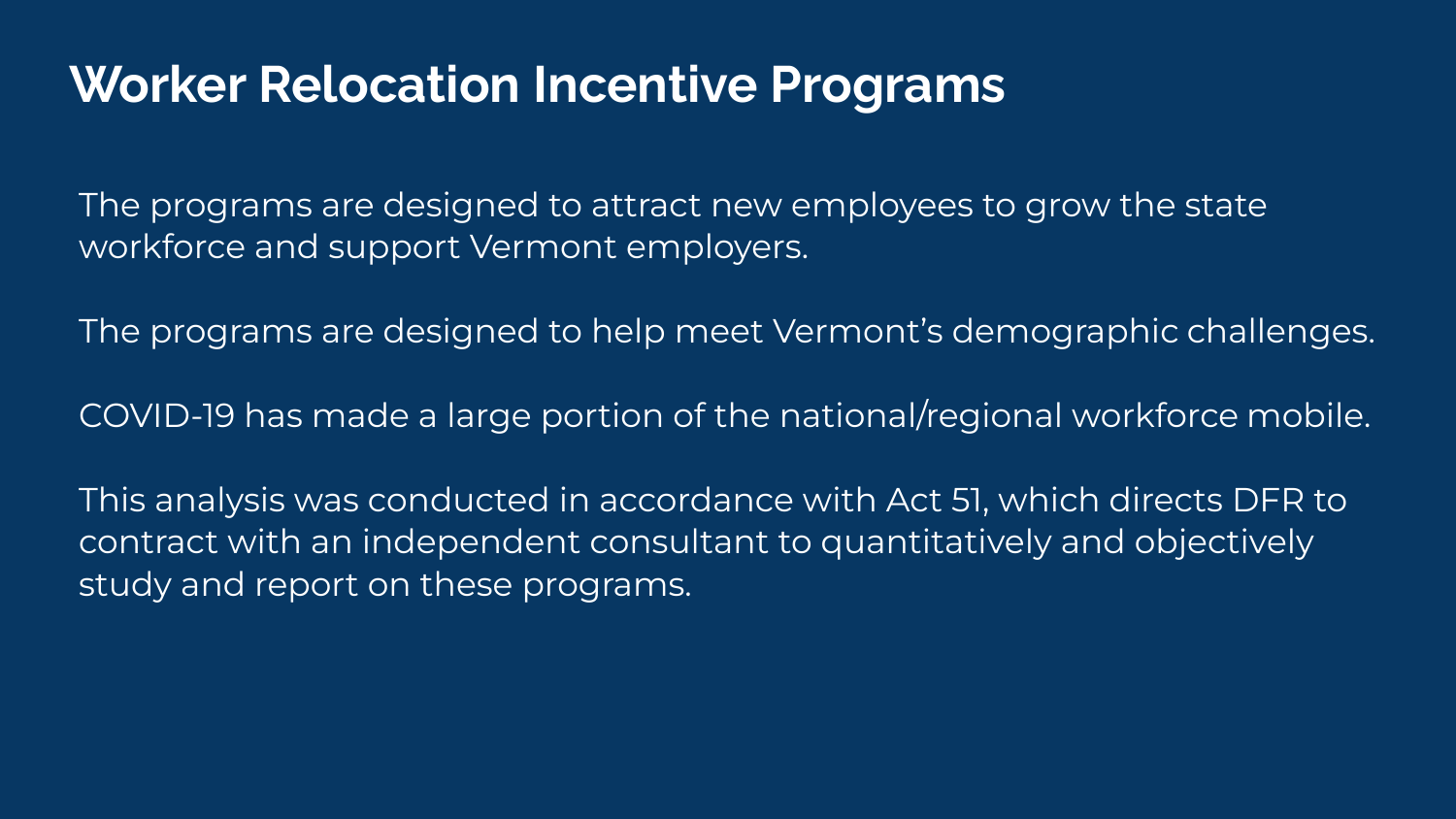# **The Programs**

- **The 2018 New Remote Worker Grant Program (2018 Program)** focused specifically on remote workers. To be eligible, a person was required to work remotely from a home or office location in Vermont.
- **The 2019 New Worker Relocation Incentive Program (2019 Program)** focused on relocating workers who became full-time Vermont residents after Jan. 1, 2020.
- **The 2021 New Relocating Employee Incentives Program (2021 Program)** combined aspects of the first two programs. It targets workers who plan to reside in Vermont and work for Vermont employers as well as employees who will reside in Vermont but work remotely for out-of-state employers.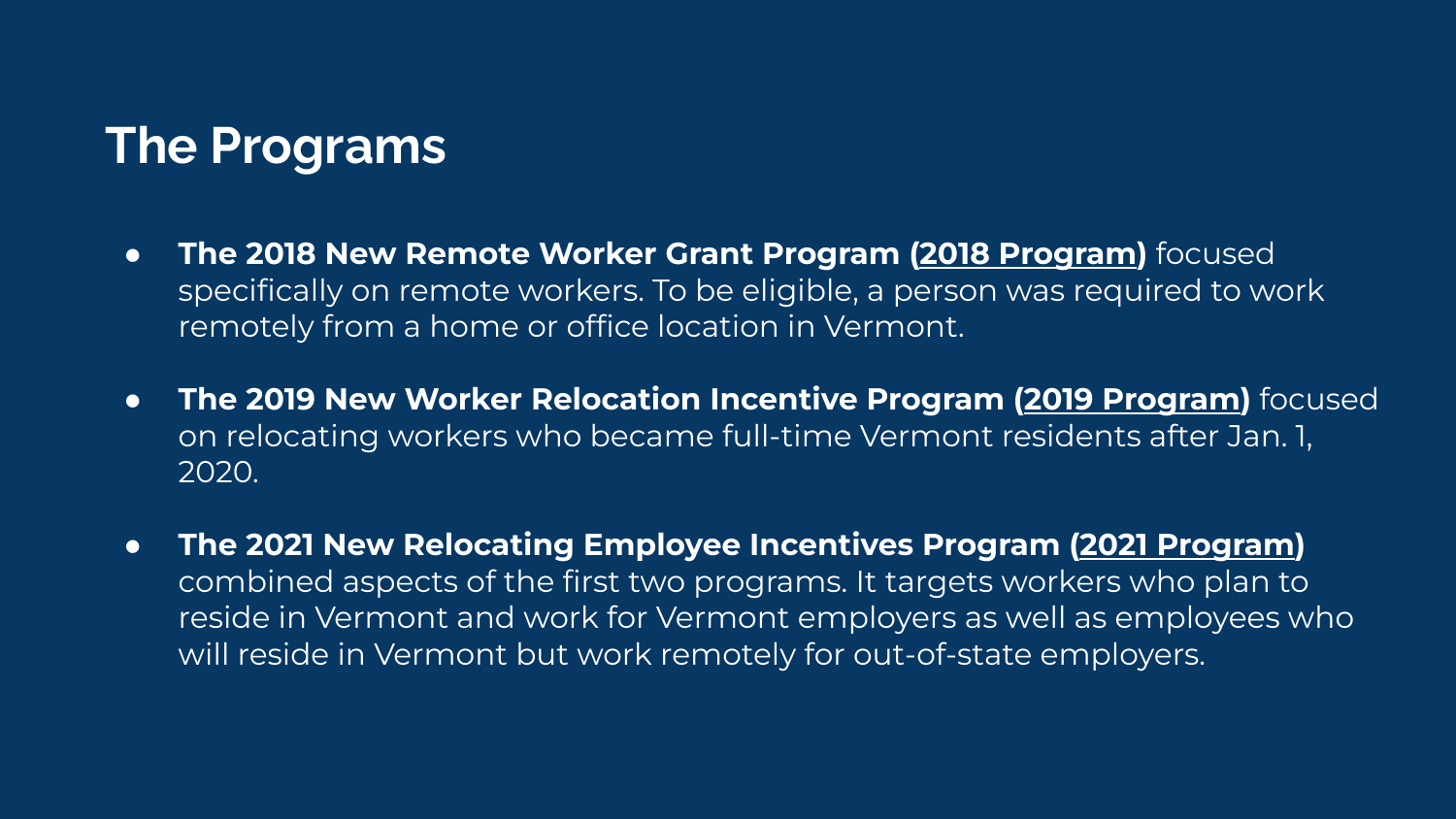# **PFM Research & Analysis**

Conducted stakeholder interviews and surveyed incentive recipients to determine the relative importance of the incentives.

Investigated similar programs in other states, regions, and municipalities. Gauged the efficacy, cost and benefits of those programs.

Modeled the economic benefits and direct tax revenue generated from the participants of incentive programs.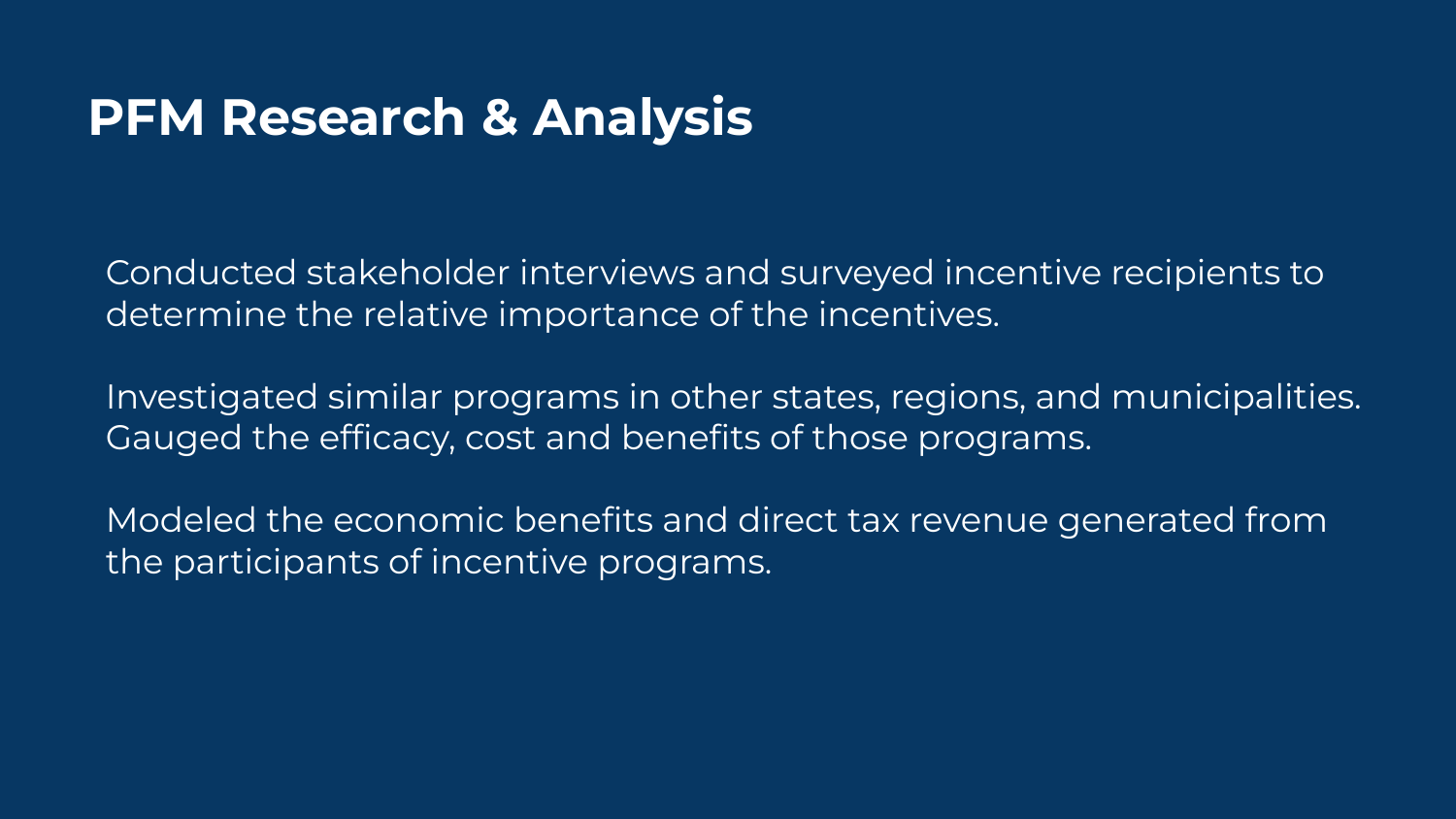### **Important Program Impacts**

- **In the aggregate:** prior appropriations allocated across the two major programs totaled less than \$2 million, making it unlikely the programs will have a measurable economic or demographic impact.
- **On the individual-level:** the individual grant amount is in itself unlikely to motivate a person to move to Vermont. Most grant recipients attributed their relocation to a number of factors, most notably the state's outdoor recreation opportunities and for its reputation as a safe place to live and raise a family.
- At the same time, nearly half of all respondents indicated the grants were important in influencing their overall relocation decision, indicating the programs were likely at least partially responsible.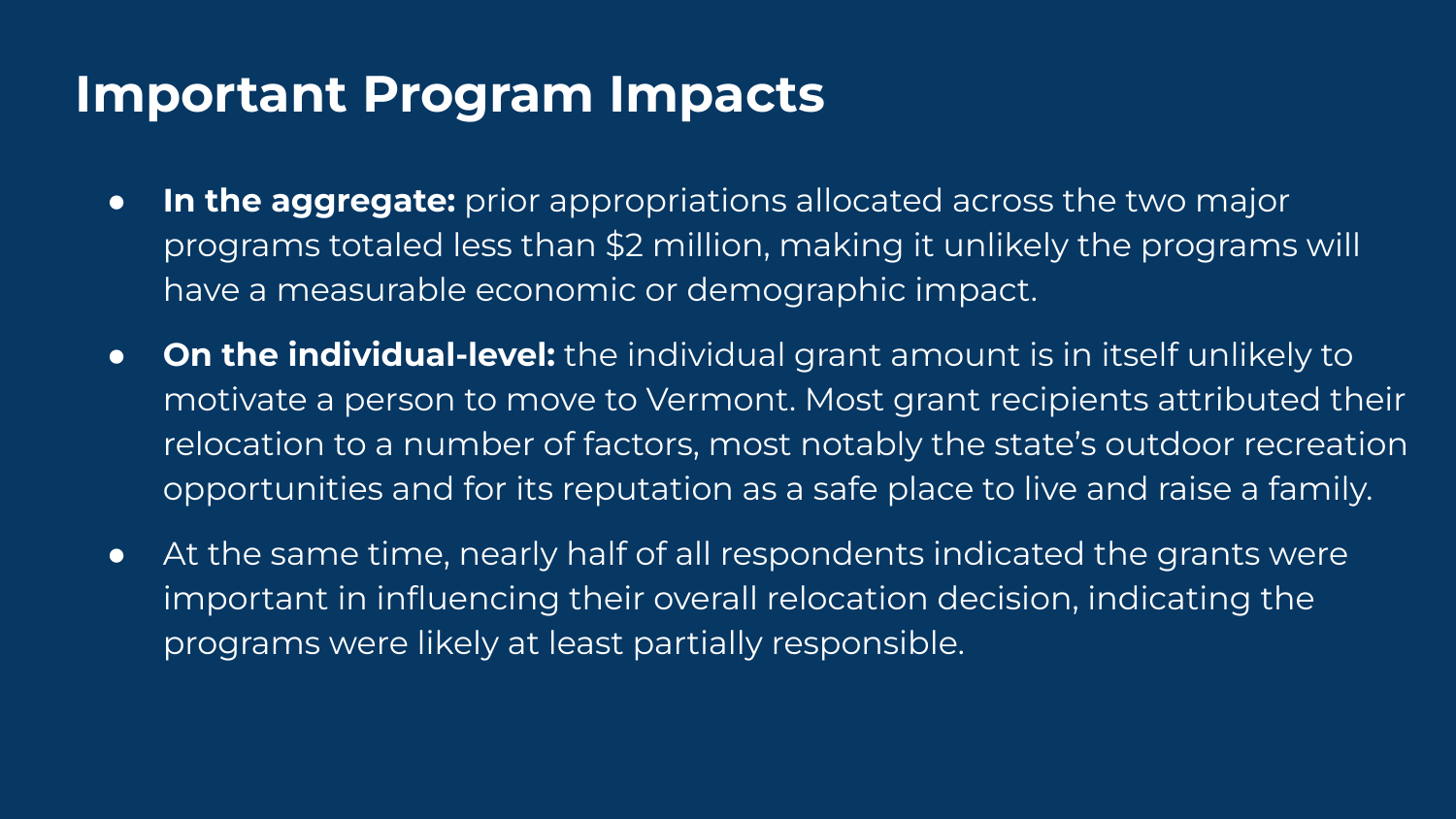#### Figure 4: Most Significant Factors Influencing Relocation Decisions



Source: PFM Grantee Survey Results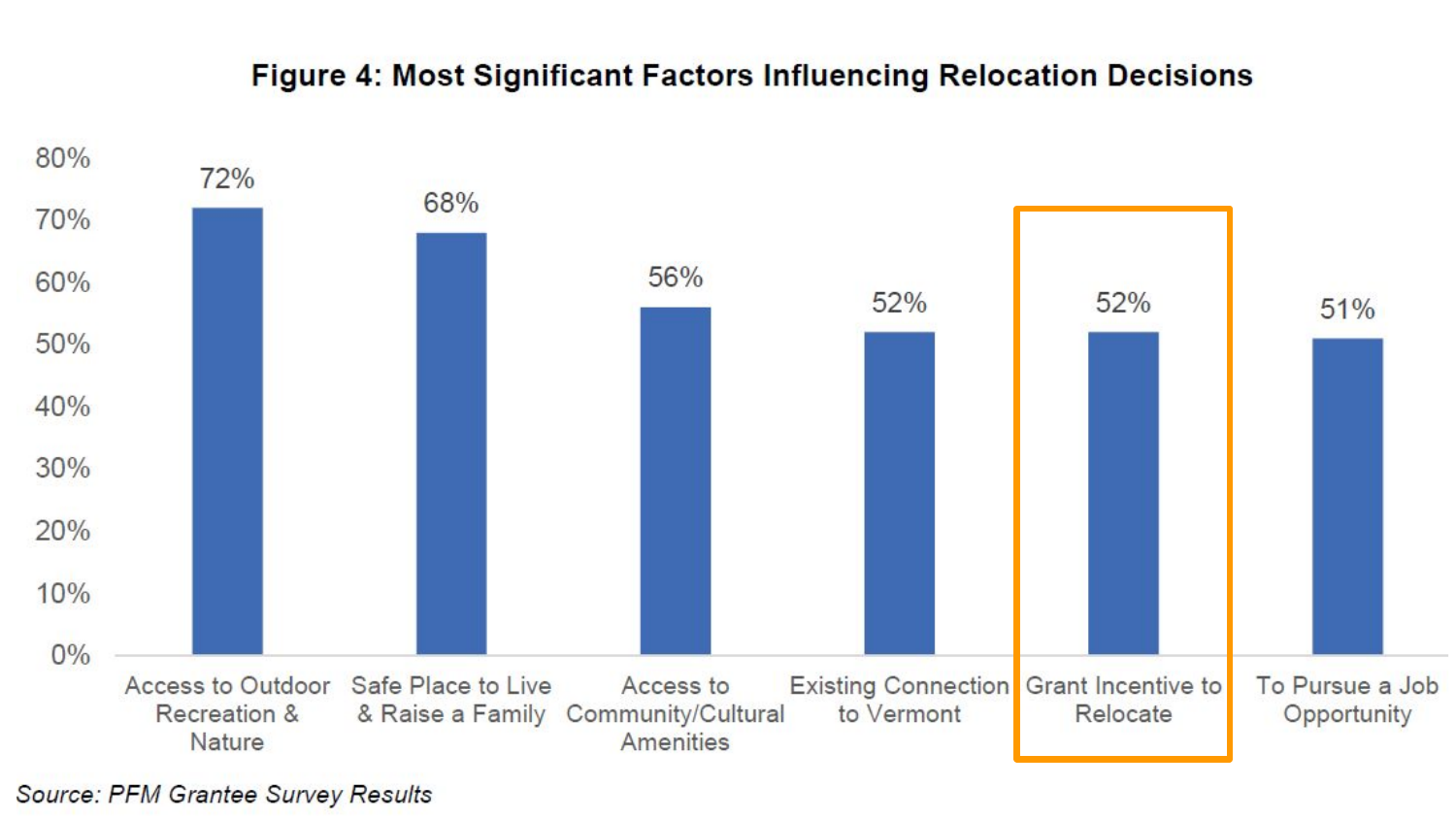# **PFM's Economic Impact Analysis of both Programs**

The maximum direct economic impact that could be accredited to these programs is the creation of new households and the associated new household income within Vermont.

This approach assumes new household income is represented by the total amount of aggregate household income associated with the grants.

The minimum direct economic impact that could be associated with these programs is the impact of grant spending alone (i.e., reimbursement of associated expenses).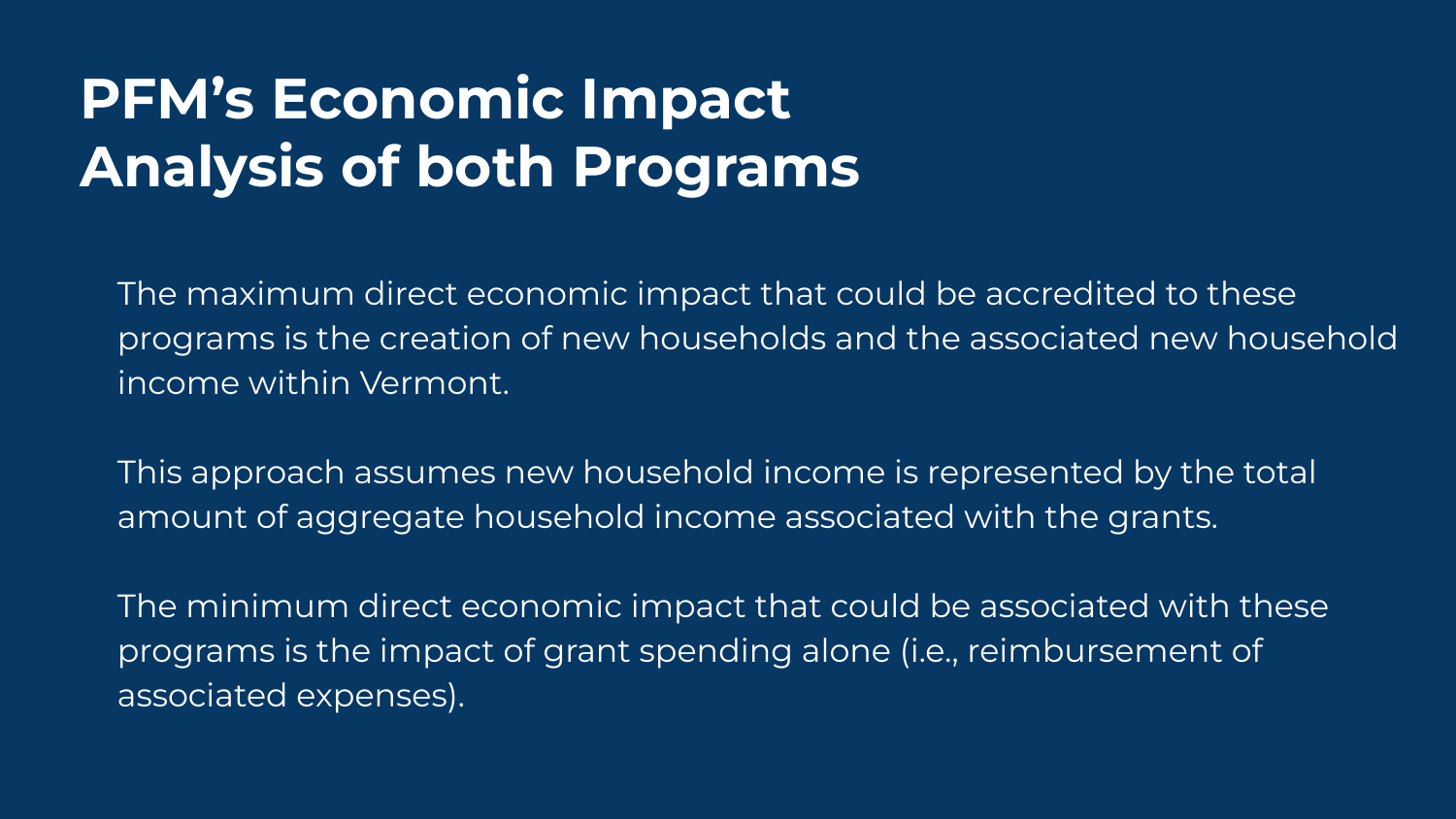### **2018 Program Economic Impact Analysis**

**At a minimum**, PFM estimates the program created 3 jobs, \$0.2 million in wages, and \$0.5 million in annual economic impact

**At a maximum**, factoring in household spending, PFM estimates the program created 110 new jobs, \$5.2 million in wages, and \$16.2 million in annual economic impact.

**Using a 50% approach**, the 2018 program generated an estimated 52 new jobs, \$2.5 million in wages, and \$7.6 million in annual economic impact.

Every tax dollar spent resulted in approximately **\$94 in economic activity.**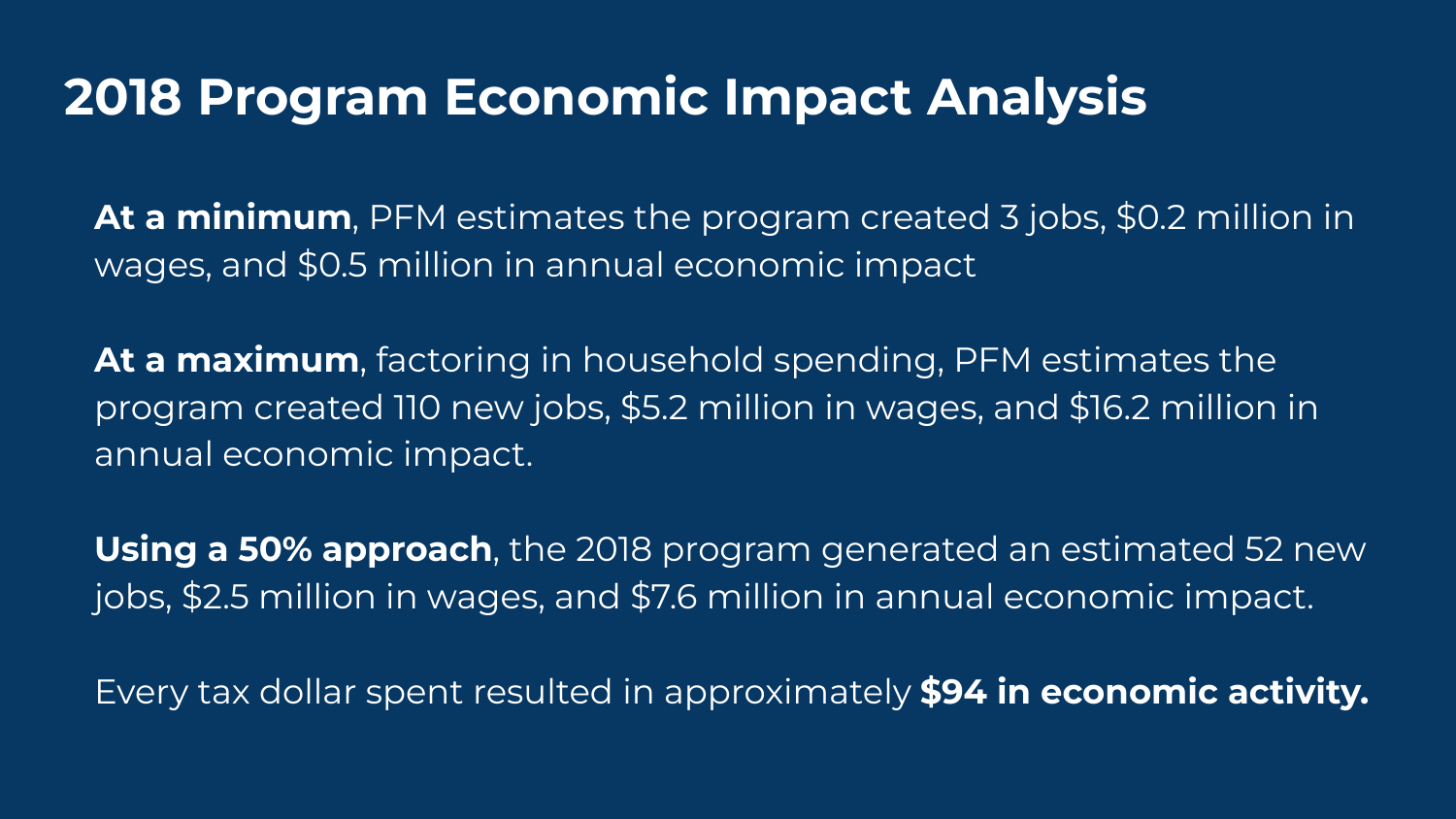#### **2018 Program Cost & Direct Tax Revenue**

This program created an estimated \$419,001 in annual state tax revenue; the program itself cost \$500,000.

The program approximately returned 84% of direct cost in new state tax generation in one year.

The consultant determined the program would pay for itself within two years of implementation.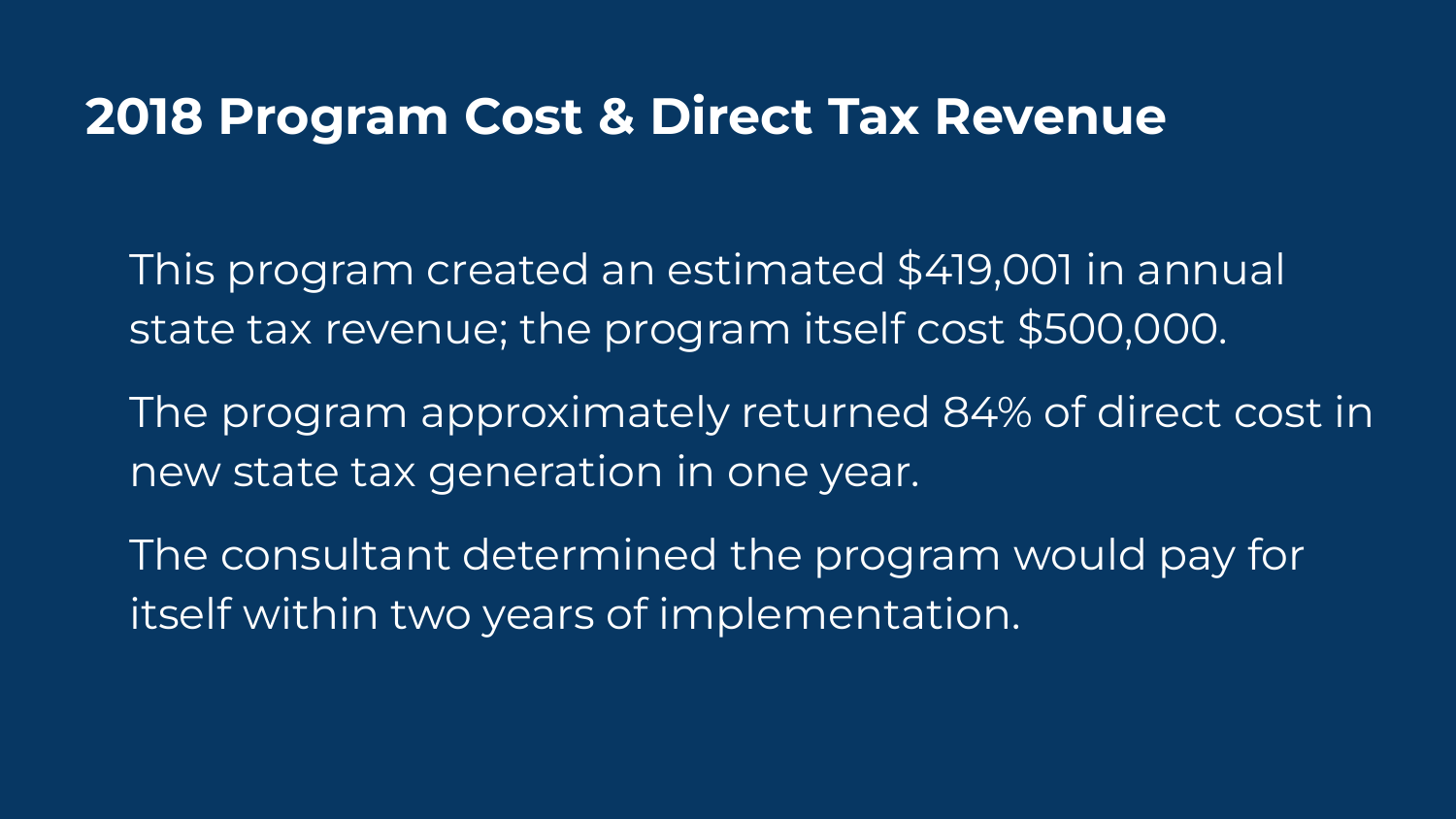## **2019 Program Economic Impact Analysis**

**At a minimum**, PFM estimates the program grant spending alone created 5 jobs, \$0.2 million in wages, and \$0.7 million in annual economic impact.

**At a maximum**, factoring in household spending, PFM estimates the program created 105 new jobs, \$5.1 million in wages, and \$15.8 million in annual economic impact.

**Using a 50% approach**, the 2019 program generated an estimated 63 new jobs, \$3.1 million in wages, and \$9.5 million in annual economic impact.

Every tax dollar spent resulted in approximately **\$66 in economic activity.**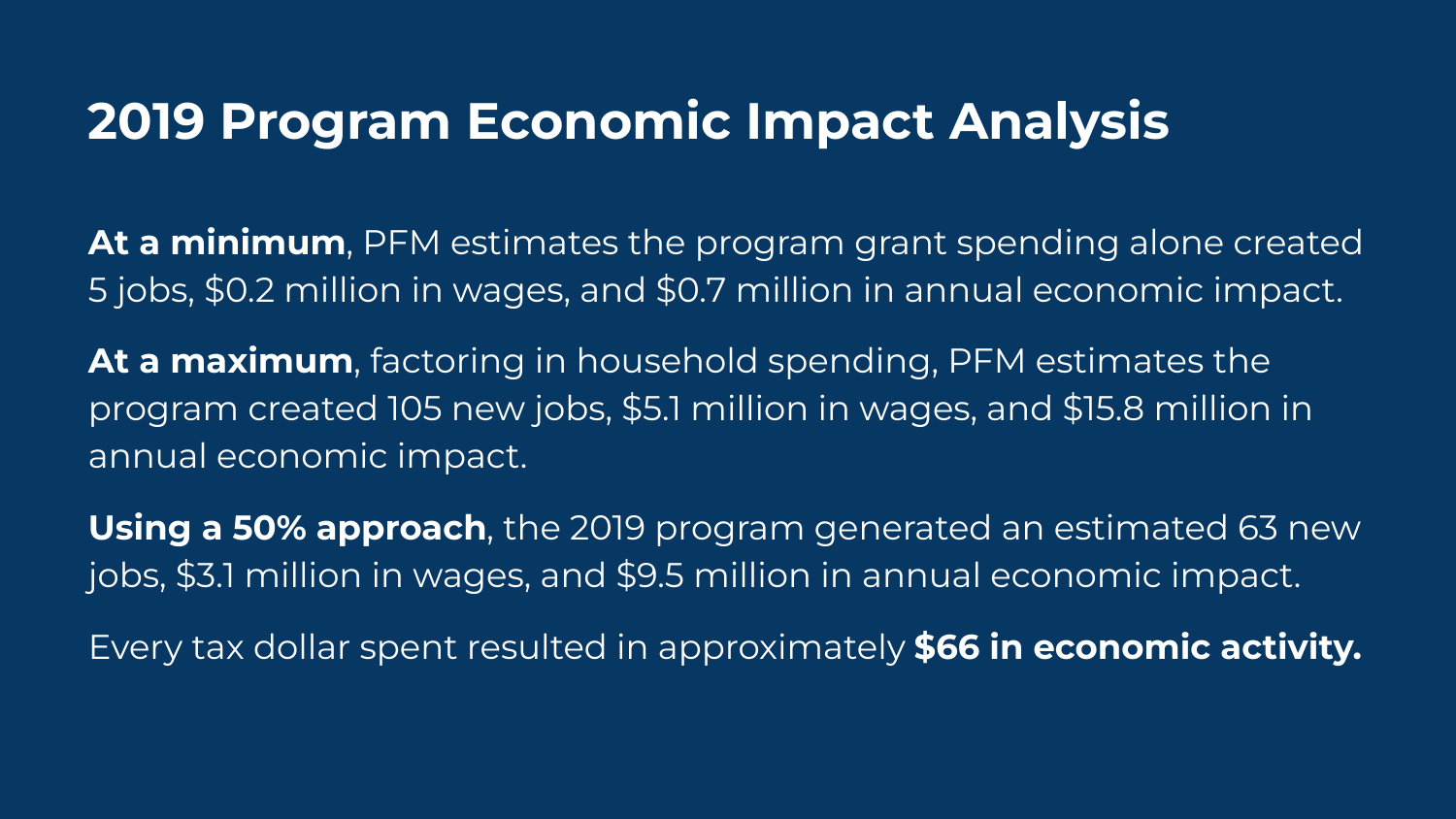#### **2019 Program Cost and Direct Tax Revenue**

- This program created an estimated \$527,089 in annual state tax revenue; the program itself cost \$670,000.
- The program approximately returned 79% of the direct cost in new state tax generation in one year.
- The consultant determined the program would pay for itself within two years of implementation.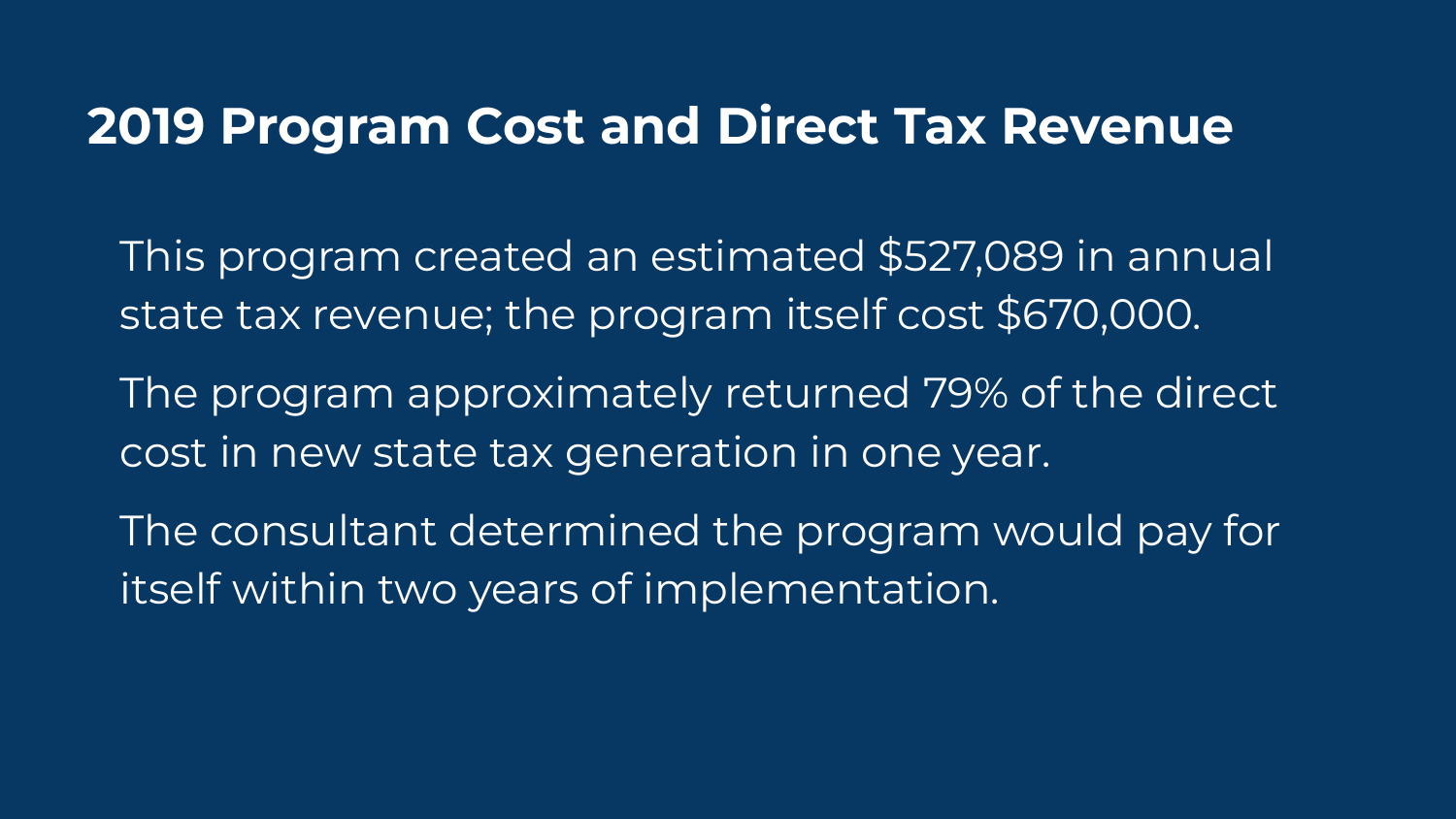## **Summary of Financial Impacts**

The **2018 program** generated an estimated 52 new jobs, \$2.5 million in wages, and \$7.6 million in annual economic impact (50% approach).

This program created an estimated \$419,001 of annual state tax revenue; the 2018 program cost \$500,000.

The **2019 program** generated an estimated 63 new jobs, \$3.1 million in wages, and \$9.5 million in annual economic impact (50% approach).

This program created an estimated \$527,089 in annual state tax revenue; the program cost \$670,000.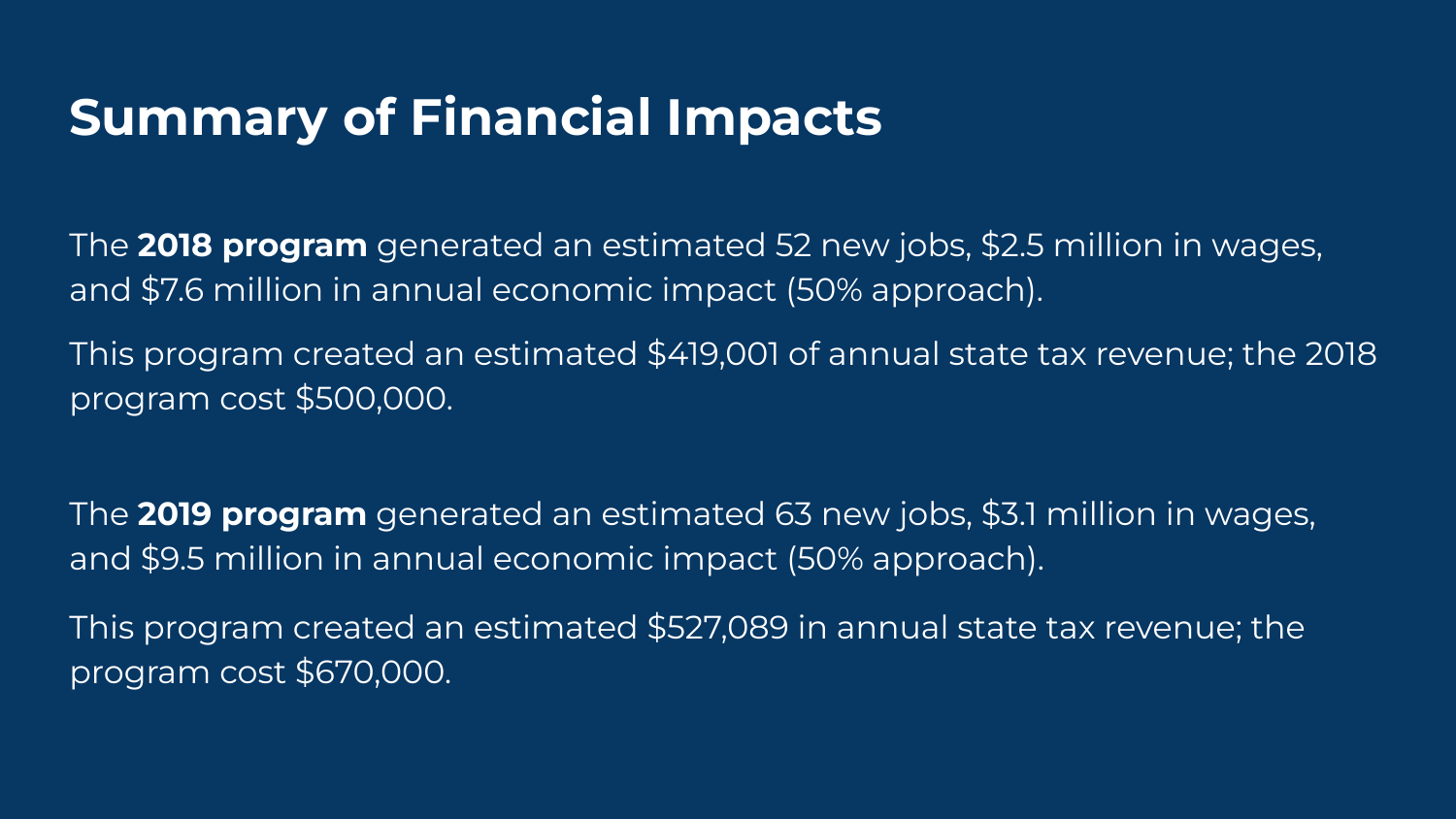# **Report Limitations**

#### **Incentives' Influence on Relocation**

Difficult to quantify how many program participants would have relocated to Vermont even without the incentives.

PFM tried to address this issue by discounting the programs' economic impact based on participants' survey responses.

#### **Quantifying Total Economic Impact**

Quantifying the net tax revenue and economic impacts of the programs at the individual-level proved challenging.

Program participants may have replaced departing higher-income residents, or displaced higher-income individuals who would otherwise have relocated to that location.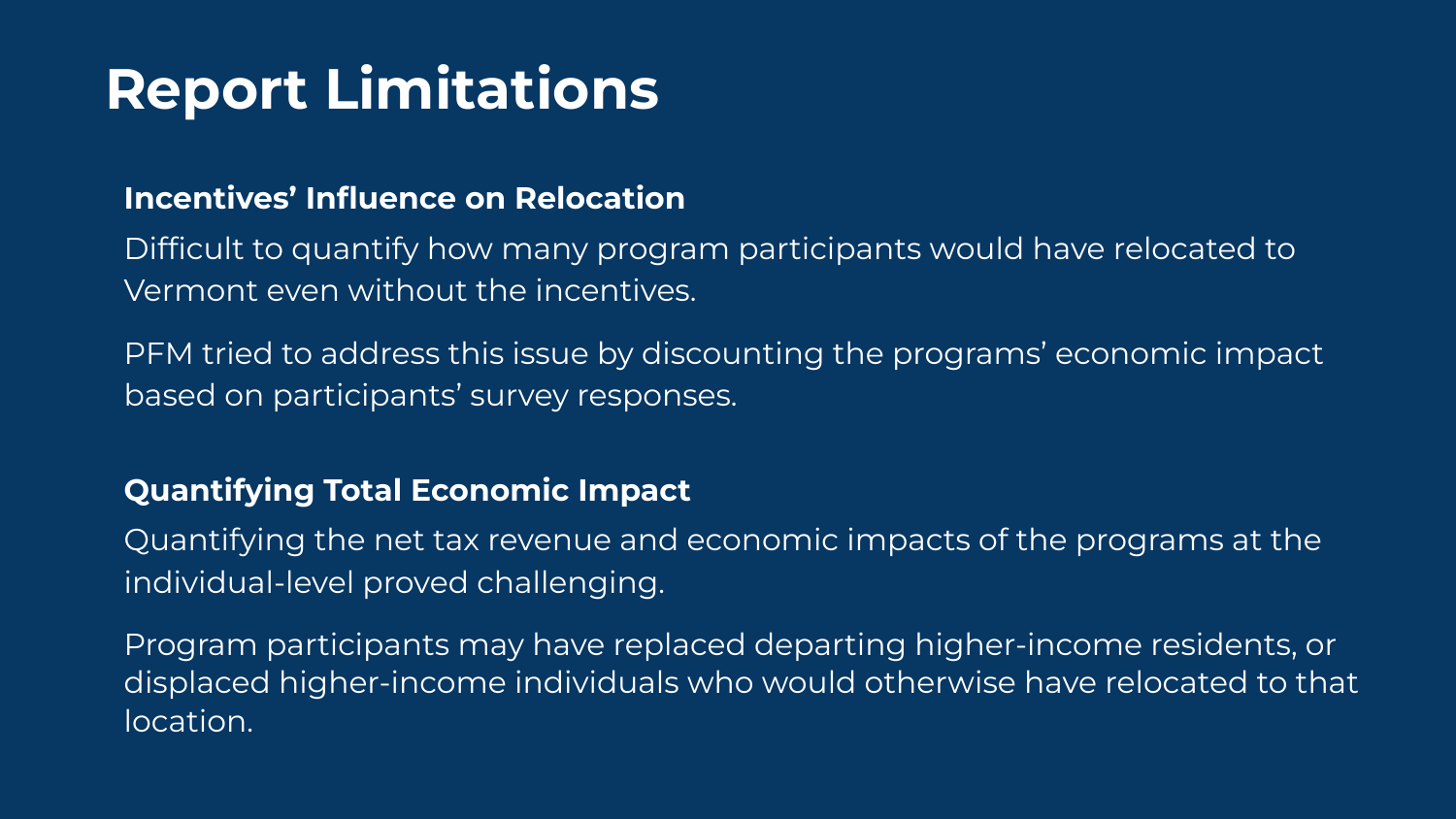### **Recommendations**

**Address** high cost of living, access to affordable housing, high speed internet, and reliable child care services to attract workers in search of more affordable and desirable residential areas.

**Consider** structuring the programs to add flexibility and predictability, such as issuing payments when new residents relocate.

**Design** future incentive programs to encourage relocation to economically distressed areas through community visits and centralized information on work/business support programs.